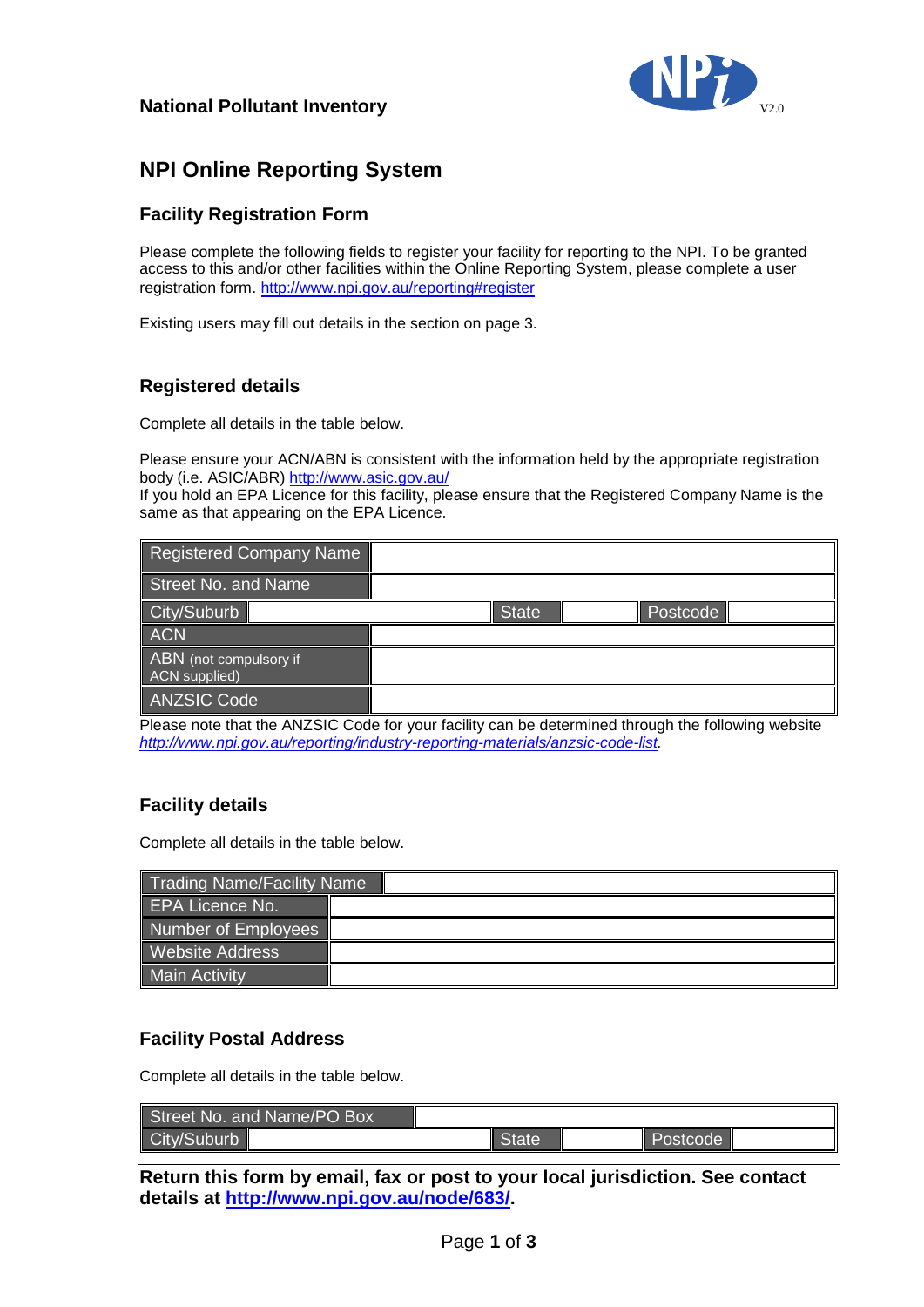

### **Facility Location**

The facility location address must not be a PO Box. Please attach a map identifying the location of the facility.

| Street Number |       |          |
|---------------|-------|----------|
| Street Name   |       |          |
| City/Suburb   | State | Postcode |
| Latitude      |       |          |
| Longitude     |       |          |

#### **Public Contact**

(Data will be made public)

| Title               | <b>First Name</b> |              | Surname |          |  |
|---------------------|-------------------|--------------|---------|----------|--|
| *Position           |                   |              |         |          |  |
| *Phone              |                   |              |         |          |  |
| Mobile              |                   |              |         |          |  |
| $ $ Fax             |                   |              |         |          |  |
| Email               |                   |              |         |          |  |
| Postal              |                   |              |         |          |  |
| Address             |                   |              |         |          |  |
| Street No. and Name |                   |              |         |          |  |
| City/Suburb         |                   | <b>State</b> |         | Postcode |  |

\* Please note these fields are mandatory.

# **Technical Contact**

(Data will not be made public)

| * Title                    | * First Name |              | *Surname |          |  |
|----------------------------|--------------|--------------|----------|----------|--|
| Position                   |              |              |          |          |  |
| * Phone                    |              |              |          |          |  |
| Mobile                     |              |              |          |          |  |
| Fax                        |              |              |          |          |  |
| * Email                    |              |              |          |          |  |
| Postal                     |              |              |          |          |  |
| <b>Address</b>             |              |              |          |          |  |
| <b>Street No. and Name</b> |              |              |          |          |  |
| City/Suburb                |              | <b>State</b> |          | Postcode |  |

\* Please note these fields are mandatory.

**Return this form by email, fax or post to your local jurisdiction. See contact details at [http://www.npi.gov.au/node/683/.](http://www.npi.gov.au/node/683/)**